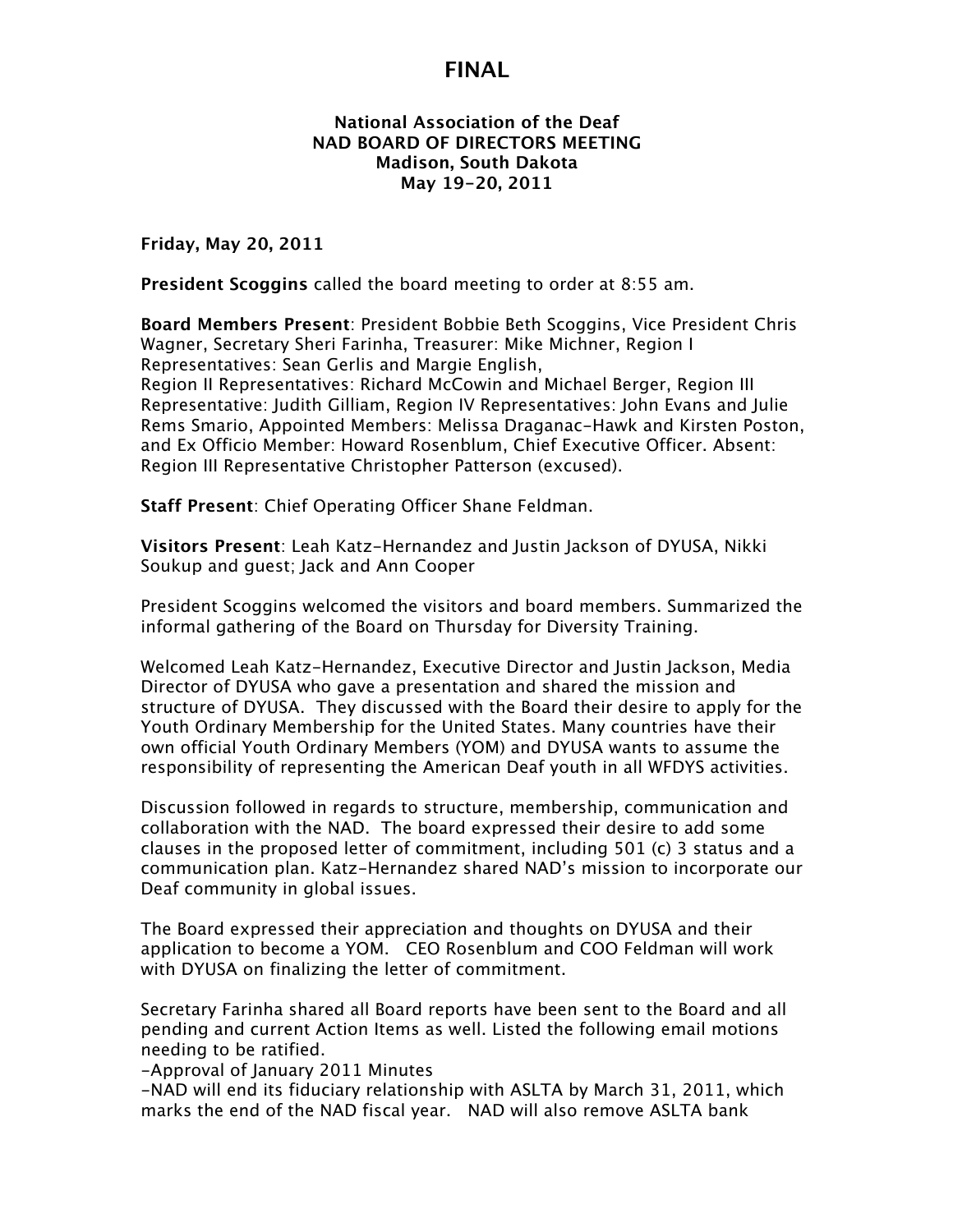accounts off the books by recording a non-cash transaction as a donation expense dated 3/31/11 (approximately \$150,000).

-Halex House Fund to withdraw \$18,000 plus approximately \$1,500 payroll taxes from the building fund as part of \$54,000 retirement bonus given to Nancy Bloch on 3/31/11

**2011/05-01** (Berger) Moved to ratify all email motions. M/S/P

### **CEO Rosenblum's Report:**

- Transferred signatories on all accounts from Bloch to Rosenblum and Feldman
- DCMP draw down for month of April due to risk of Federal shutdown
- Made plans for WFD including registration and travel
- Pushing to finish WFD history book
- Chose WFDYS delegates and alternates
- Finalize YLC plans including campers and staff exceeded Board's expectations in getting at least 20% of diverse staff. Now have 60 campers – hoping to reach max capacity of 64
- Worked to secure sponsorships for Spring Gala success! Thanks to Julie and Sheri for their support. Not yet received all expenses in to know final net profit.
- Kathleen Anderson provided NAD with a large donation on behalf of her family foundation.
- Completed MOU with Jr. NAD for November conference CSD Riverside will host in November 18-22, 2011. New Mexico school for the deaf had to decline due to renovations on campus.. Expect 80 students to participate in conference. MOU includes 10% profit to HQ for their support. New structure now clearly states NAD will plan programs and utilize the conference site to provide space and support.
- Rosenblum also shared the NAD's efforts in coalition building efforts with other advocacy organizations. COAT, DHHA (deaf and hard fo hearing alliance), DHHCAN, NDLA (National Disability Leadership alliance), USICD (US International Committee on Disabilities).

### **NAD has Representation on the following committees:**

• Access Board, DOL – ODEP (discussed concerns regarding interpreters in the workplace), DOT – IFE issues (in flight entertainment – captioning; CDL Class B for Deaf Drivers regarding the rule on ban for deaf drivers since 1939, EEOC, FCC – VPAAC, EAAC; and meeting with Commissioners, as well as the White House

### **State legislative and policy outreach**

- Missouri human rights act bill vetoed
- Indiana association for the deaf board issue
- New york 4201 schools issue
- Alabama and Montana trs fund
- Alabama tornado disaster
- Louisiana and Mississippi flooding disasters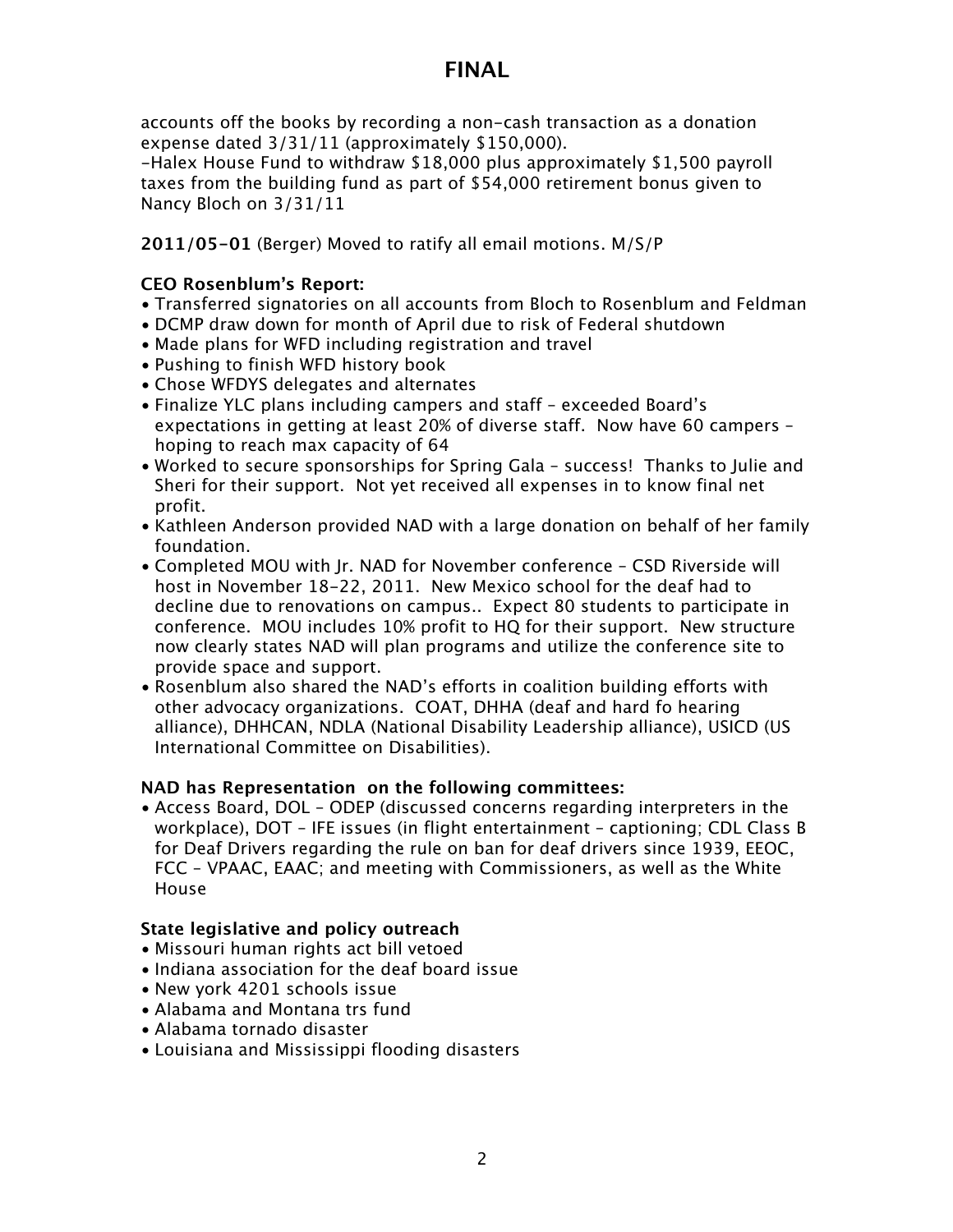### **NAD Legal activity**

Sports stadium captioning cases Feldman V Redskins, won and sustained appeal Sabino v. OSU, settled -Mitchell v University of Kentucky, recently filed

-Hospital cases (settlement, others pending)

-Bank cases (BBT and Wells Fargo)

-Boys Scout Case

-Great Wolf Lodge case

-Illinois prison case

### **NAD Outreach and PR**

-Previous CEO Bloch represented NAD at the AAPD Gala

-CEO Rosenblum – Rochester Film Festival, Jacobus Broek Disability Law Symposium, Charter Day Awards event at Gallaudet, Gallaudet Hooding Ceremony, Video for Spring Gala, Video for Crisis in Deaf Schools Town Hall, Inaugural Vlog.

-Other Outreach by HQ Staff:

COO Feldman =Introduction to PR at Gallaudet

Presentation to RIT students

Participated at CSUN conference on People with disabilities

-NAD Staff participated in the following:

Phillips – presentation at Gallaudet on fair housing

Patkin – presentation at MSSD about NAD

Rice – booth at Gallaudet during academic bowl

Rachel Mazique – presentation at DeafFest in Jackson, MS;

Presentation at Deaf festival in Carterville, Ill.

CEO Rosenblum concluded his report sharing that HQ will develop talking points via Powerpoint Presentation for Board members to share with the community.

President Scoggins introduced Nikki Soukup SDAD who gave warm welcome to NAD and brief history of SDAD

### **Governance Committee:**

Vice President Wagner reviewed the Board Policy Manual and discussed the changes made upon the request of the Board. Discussed the MVVD (Mission, Values, Vision and Diversity Statement). Agreed that the diversity strategic team will review the current diversity statement and the core values. It was agreed that the diversity statement was too long and cumbersome, and the core values need to be consistent with the new diversity statement. The DST will consult with national organizations to get a buy in. Board discussed email voting procedures.

President Scoggins established a new committee - Social media policy for Board members. Agreed to refer to ad hoc committee National Social Media Committee (Kirsten, Margie, Julie, Sean and Sheri). She further discussed other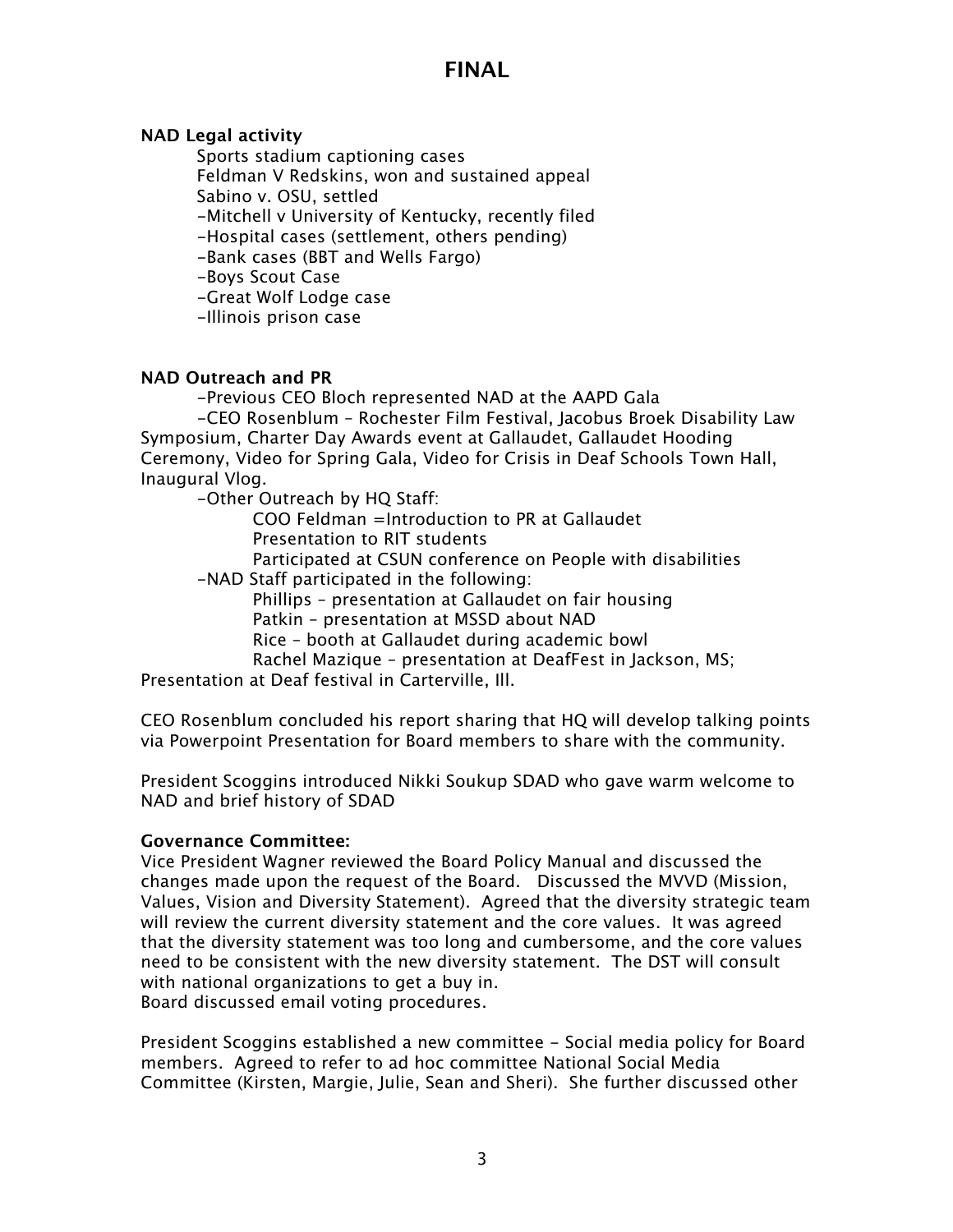administrative duties needed to fill such as Honorary Board member– add honorary board member must be a member of the NAD

Secretary Farinha asked for Grievance Process – add to section where community members can file grievance about NAD related issues, as well as for staff.

**2011/05-02** – (Draganac-Hawk) Moved for NAD improve / define process for staff and board related to grievances M/S/P

**2011/05-03** – (McCowin) The NAD to set up ad hoc committee National Social Media Committee

**Region 2 Rep McCowin** – presented proposal to create a National Conference of State Associations of the Deaf (NCSAD). Referred to Governance Committee for review with SAAC.

**Treasurer Michner:** (see attached PPT)

- Net profit \$433,232
- Received bequest for 498,753 received so far 232,099 cash receivable balance of 178,654
- Pledges not yet received NJB scholarship \$9K
- Transferred investments to Kramer Financial
- Audit June 9-10
- Set up meeting for CEO to meet with a potential grant writer
- Prepared annual report
- Presented balance sheet as of March 31st
- Presented the budget for FY12 –
- Discussed LAC revenue through settlements, etc.

Treasurer Michner will present to the board on his findings in regards to the restricted funds and its status at the next meeting.

Vice President Wagner applauded the HQ and Michner for an outstanding job in regards to the budget. Board concurred.

**2011/05-04** – (English) Move that the NAD recognize DYUSA as the Youth Ordinary Member (YOM) for the 2011 WFDYS Congress. M/S/P

**2011/05-05** – (English) move that the NAD sign off on the Letter of Commitment proposed by DYUSA, with the revisions discussed and agreed upon between the organizations, for the purpose of recognizing DYUSA as the YOM to WFDYS on an ongoing basis that involves DYUSA developing: an affiliate relationship meeting all eligibility requirements with the NAD; a clear communication plan between the two organizations; and a commitment to advocacy on national and international issues. M/S/P

President Scoggins closed the meeting with announcements about the evening plans to be hosted by CSD CEO Ben Soukup in Sioux Falls, and the informal plans for Sat's Community Event for BBQ, motorcycle bar stops, and bonfire.